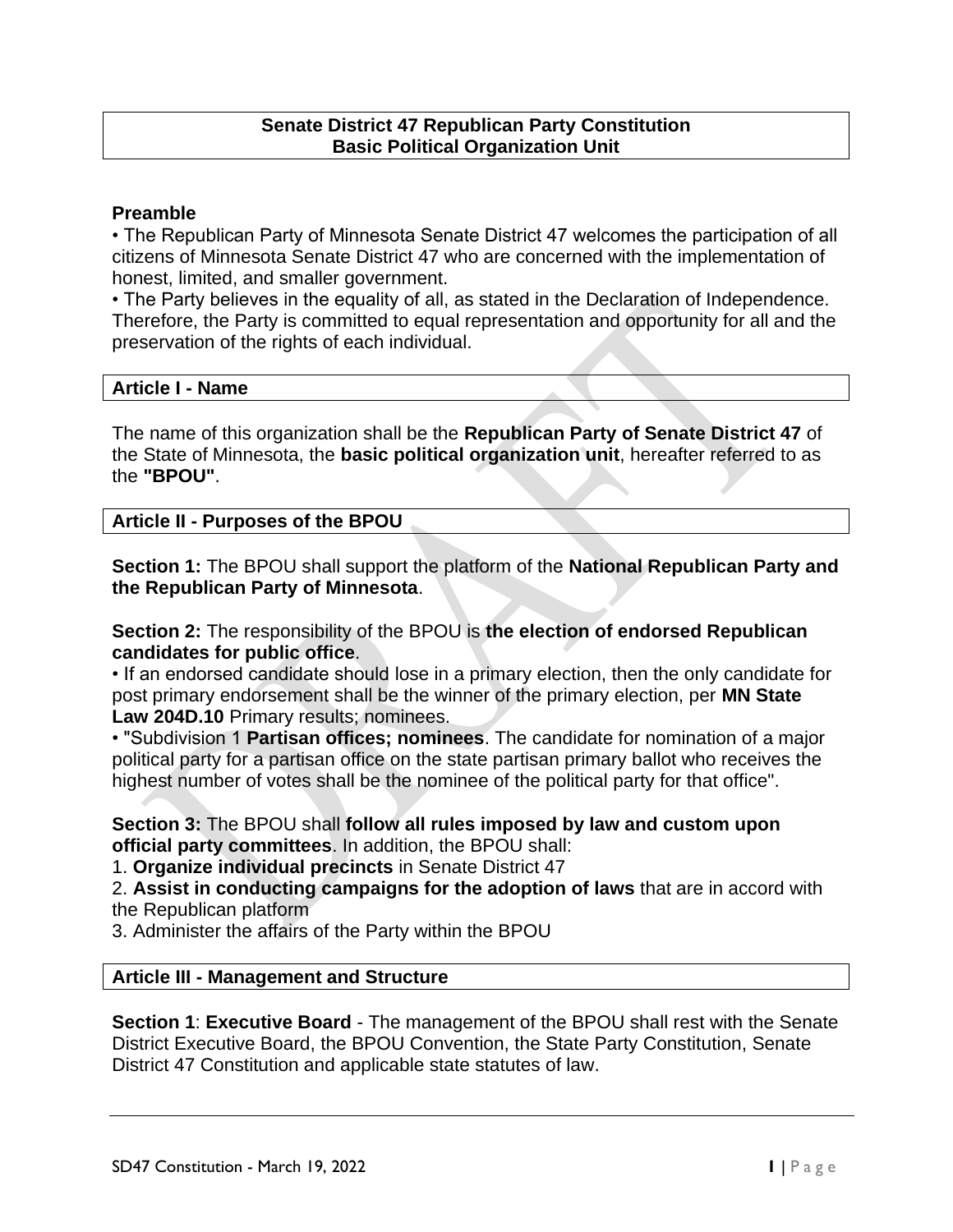# **Section 2: Officers of the BPOU Executive Board**

• The Senate District 47 Executive Board shall be composed of the BPOU Chair, Deputy Chair, Treasurer, Secretary, and A-side chair and vice chair and B-side chair and vice chair.

• The A-side and B-side chair and vice chair will be assigned to oversee precincts.

• Other positions as deemed necessary by the Executive Board or the BPOU as a whole may be added. These may include but are not limited to: a Corresponding Secretary, Finance Chair, Volunteer Coordinator, Communications Coordinator and a Webmaster.

## **Section 3: Duties of the Executive Board** shall be as follows:

1. The **BPOU Chair** shall conduct BPOU Executive Board meetings, BPOU meetings, appoint committees and coordinate the activities of the Vice Chairs. The Chair is also a member of all committees.

2. The **Deputy Chair** shall conduct meetings and represent the Chair in the Chair's absence as directed by the Chair.

3. **Elected Republican Legislators** shall be invited to all Executive Board meetings. Since their attendance is not required, their position shall not be included in the quorum count unless they are present.

4. The **Secretary** shall keep minutes of the meetings. Video minutes may be used. 5. The **Treasurer** shall be responsible for all Party monies, keep financial records, disburse monies as authorized by the Executive Board, and prepare and submit all reports to the state as required by law.

6. **Vice Chairs** shall manage the affairs of precincts assigned to them as well as assisting the BPOU at large.

## **Article IV - Election of BPOU Officers**

**Section 1**: The BPOU **Executive Board** shall be elected to a two-year term by the delegates to **the odd-year BPOU Convention**.

1. Chair, Deputy Chair, Secretary, Treasurer, and any other district wide officer shall be elected at large.

2. A and B side Deputy Chairs and Vice Chairs shall be elected by their respective House district delegates. If the number needed for Vice chair is not met, they may be appointed by the Executive Committee.

3. **State Central Committee** Delegates and ranked alternates shall be elected at the BPOU Convention.

## **Section 2: Precinct Officers**

• **Officers of each precinct** may consist of two Chairs and a secretary elected to a **twoyear term** at the even-numbered year Precinct Caucus, in compliance with State Statute.

• In the event a precinct fails to elect any officer at this caucus, the BPOU Executive Board may appoint individuals to fill the vacancy in that precinct.

**Section 3: Delegates to Congressional or State Conventions** shall be elected by the Senate District and Alternates shall be ranked for seating purposes.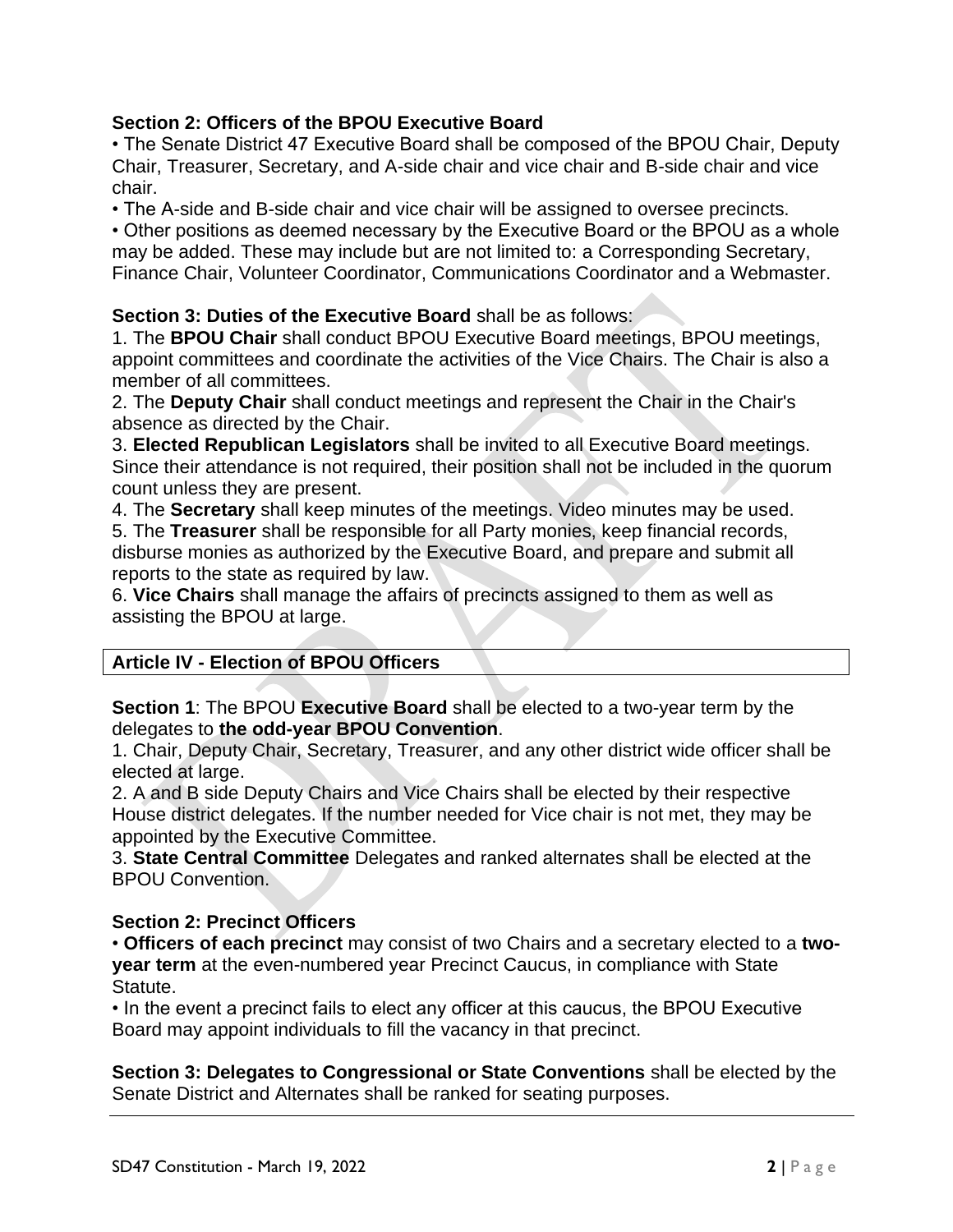# **Article V - Meetings of the Executive Board**

## **Section 1: Requirements**

1. The Executive Board **shall meet at least once every 3 months**.

2. The Executive Board shall meet at the call of the Chair, at the request of any three (3) members of the Board, or at the request of 25% of the BPOU Convention Delegates. Three (3) days' notice shall be provided to members of the Board.

3. **Quorums:** a quorum shall be 40% of seated members of this Board for the purpose of transacting BPOU business.

4. Unless otherwise noted in this Constitution, "notices" may be sent by email to addresses given by the respective recipient.

**Section 2: "Robert's Rules of Order, Revised"** shall govern the proceedings of all meetings of the Executive Board.

## **Article VI - BPOU Conventions**

#### **Section 1:**

• BPOU District Conventions **shall be held each year** during the period and for the purpose designated by the Official Call issued by the State Executive Committee, the State Central Committee, or the Congressional District Committee.

• **Special BPOU conventions** shall be held at the call of the afore mentioned groups, or at the discretion of the majority of the BPOU Executive Board, provided that a minimum of ten (10) days' notice, in writing, be sent to each delegate and alternate.

• If events warrant a **Special Election to public office**, an emergency Endorsing Convention may be held at the call of the BPOU Chair and Deputy Chair, or at the discretion of the majority of the BPOU Executive Board. A written notice of not less than five (5) days shall be given to delegates and alternates. They shall be held for the sole purpose of endorsing a candidate for office.

## **Section 2: Order of Business at all BPOU Conventions:**

1. First (1st) order of business shall be the **temporary election of convention officers**. 2. The second (2nd) order of business shall be the **first (1st) credentials report**. The convention shall then proceed to the **seating of the delegates**, as outlined in Article VI, Section three (3).

4. A precinct shall be entitled to one (1) vote for each delegate present or alternate properly seated.

**Section 3: Seating of Delegates and Alternates** -The BPOU Convention shall be composed of the delegates and alternates selected at the Republican Party Precinct Caucus within Senate District 47. The credentials committee shall seat all duly elected and accredited delegates of each precinct. **Vacancies shall be filled according to the following procedures:**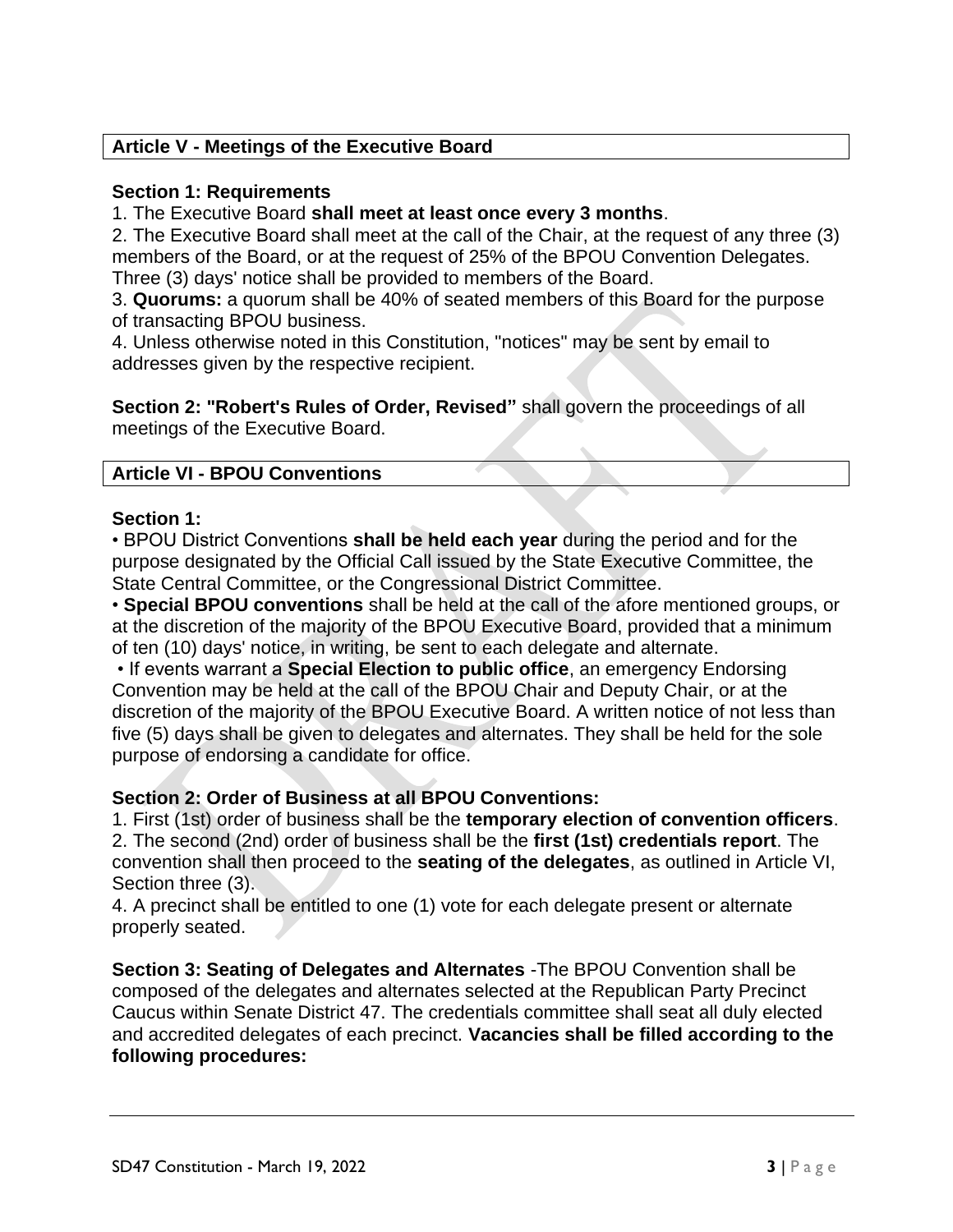1. **After the first credentials report**, if not all Delegates are present, the Credentials Committee shall seat accredited Alternates in rank order to fill the allotted Delegate seats.

2. The **precincts shall caucus after acceptance of the first credentials committee report**. If the precinct chair is not present, the seated delegates shall elect a chair, and then proceed to fill the vacancies.

3. Vacancies shall be filled by the alternates in the order in which they were ranked by the Precinct Caucus. If not ranked, then by vote of the seated delegates. If a tie vote arises, the chair shall appoint, by coin toss, one of the alternates who participated in the tie to be seated.

4. **If a delegate should arrive late**, that delegate may be seated at any time, assuming the seat of the lowest ranked alternate.

5. If a precinct has **any vacancies which can't be filled** by an alternate for the same precinct, the vacancy will remain. No cross seating is allowed at a BPOU convention. **6. No Alternates may be seated prior to the first credentials report.** 

**Section 4: Delegates and alternates to the State and Congressional Republican District Conventions** shall be elected in accordance with the laws of the State of Minnesota, as well as the State Republican Constitution, and shall continue as such until their successors are elected.

**Section 5: Endorsements** - A motion to endorse will be in order at any BPOU Convention in the years when these elections occur. This motion must carry by a majority vote.

1. **The BPOU Convention may endorse a candidate for office of State Senator.** Endorsement shall be by **sixty (60) percent of the voting strength** of the convention. The last credentials report prior to each ballot shall govern the voting strength. 2. A Sub-Caucus of a BPOU Convention or a separate convention of the delegates from **State House Districts 47A and 47B may each endorse a candidate for State Representative**, however, if endorsement is by a separate convention, agenda of said convention shall be limited to the endorsement of these candidates only. Endorsement shall be by **sixty (60) percent of the voting strength** of the sub- caucus or convention. The last credentials report prior to each ballot shall govern the voting strength.

# **Article VII • Vacancies and Removal of Officers**

**Section 1:** Vacancies in precinct offices may be filled by appointment of the Executive Board, or, if so directed, by a caucus of the Republicans in the affected precinct**. Should vacancies occur In the Executive Board**, replacements may be appointed by the Executive Board or at the next BPOU Convention.

**Section 2: An officer of the Executive Board may be removed from office** by a two thirds (2/3) vote at any meeting of the seated Executive Board members provided that the officer in question be furnished with a ten (10) day notice, in writing, of the charges that may warrant removal. Further, the officer in question shall be entitled to respond to these charges in person or in writing prior to the vote to remove.